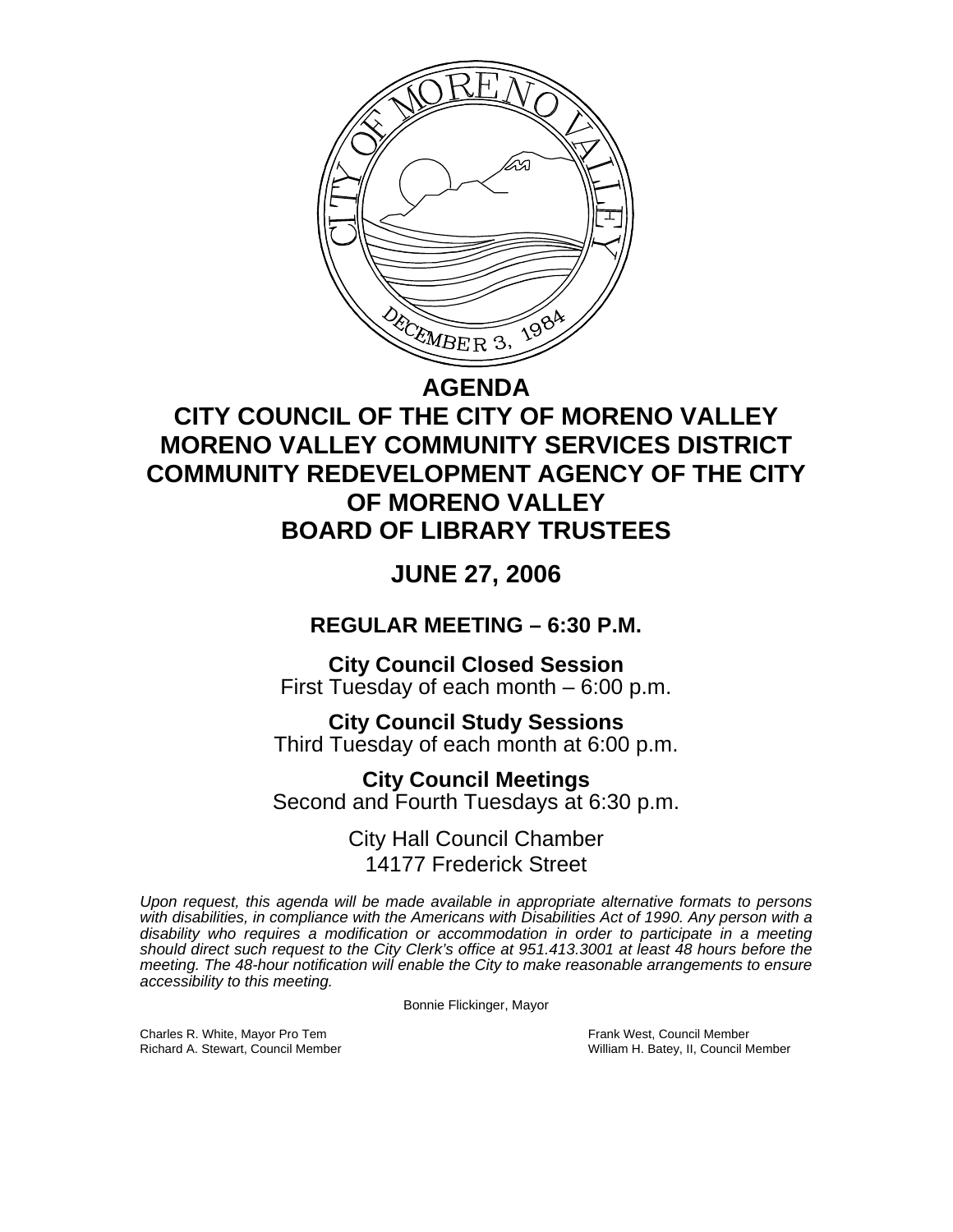### **AGENDA JOINT MEETING OF THE CITY COUNCIL OF THE CITY OF MORENO VALLEY MORENO VALLEY COMMUNITY SERVICES DISTRICT COMMUNITY REDEVELOPMENT AGENCY OF THE CITY OF MORENO VALLEY AND THE BOARD OF LIBRARY TRUSTEES**

## **REGULAR MEETING - 6:30 P.M. JUNE 27, 2006**

**CALL TO ORDER** (Joint Meeting of the City Council of the City of Moreno Valley, Moreno Valley Community Services District, Community Redevelopment Agency of the City of Moreno Valley and the Board of Library Trustees - actions taken at the Joint Meeting are those of the Agency indicated on each Agenda item)

## **PLEDGE OF ALLEGIANCE**

**INVOCATION** – Father Ronald Guzman, MS, St. Christopher Church

## **ROLL CALL**

#### **INTRODUCTIONS**

PUBLIC COMMENTS **ON MATTERS ON THE AGENDA** WILL BE TAKEN UP AS THE ITEM IS CALLED FOR BUSINESS, BETWEEN STAFF'S REPORT AND CITY COUNCIL DELIBERATION (SPEAKER SLIPS MAY BE TURNED IN UNTIL THE ITEM IS CALLED FOR BUSINESS.) Those wishing to speak should submit a BLUE speaker slip to the Bailiff. There is a three-minute limit per person. All remarks and questions shall be addressed to the presiding officer or to the City Council and not to any individual Council member, staff member or other person.

PUBLIC COMMENTS **ON MATTERS NOT ON THE AGENDA** UNDER THE JURISDICTION OF THE CITY COUNCIL WILL BE HEARD PRIOR TO CITY COUNCIL REPORTS AND CLOSING COMMENTS. IN THE EVENT THAT THE AGENDA ITEM FOR SUCH PUBLIC COMMENTS HAS NOT BEEN CALLED BY 9:00 P.M., IT SHALL BE CALLED AS THE NEXT ITEM OF BUSINESS FOLLOWING THE CONCLUSION OF ANY ITEM BEING HEARD AT 9:00 P.M. Those wishing to speak should submit a BLUE speaker slip to the Bailiff. There is a three-minute limit per person. All remarks and questions shall be addressed to the presiding officer or to the City Council and not to any individual Council member, staff member or other person.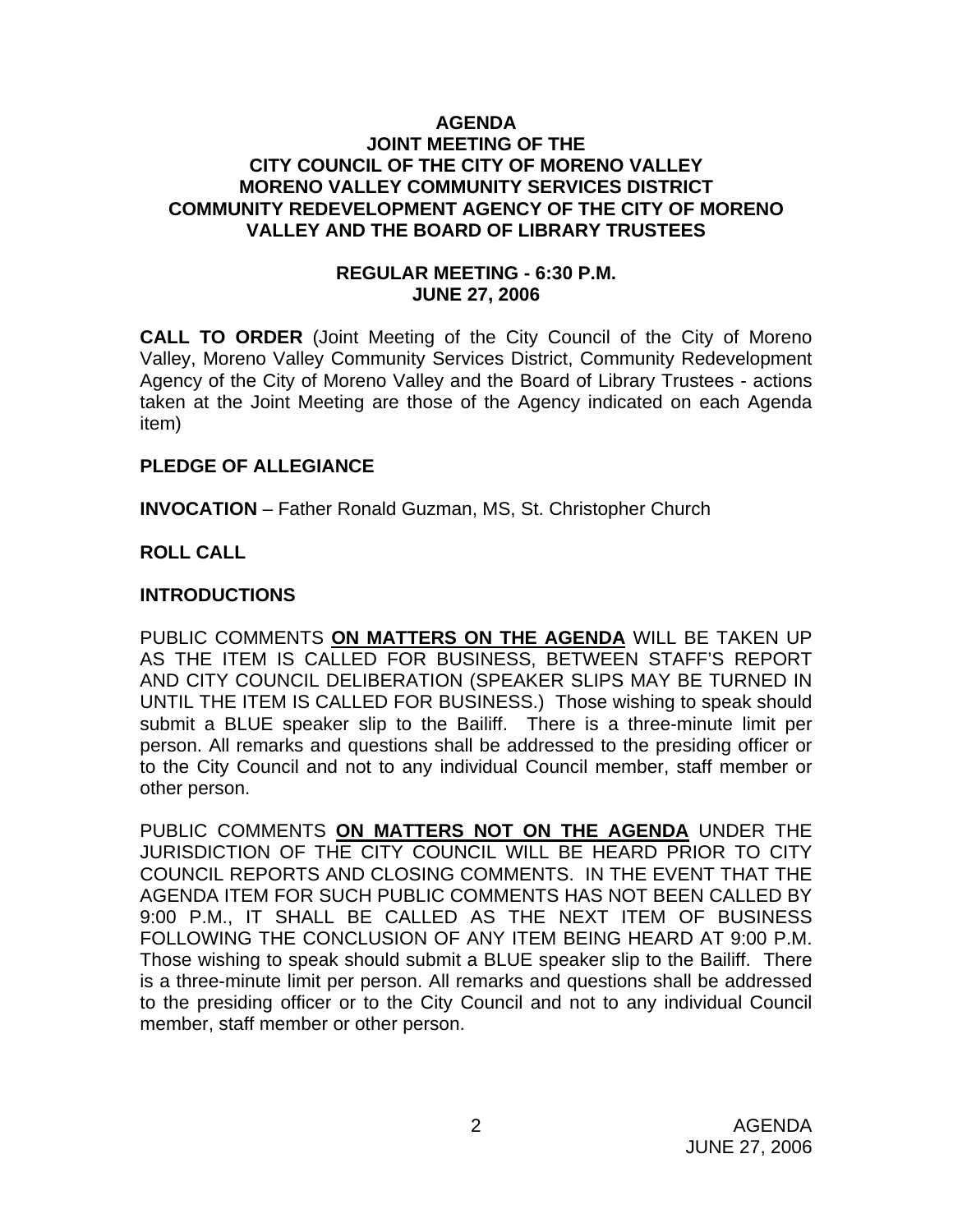## **JOINT CONSENT CALENDARS (SECTIONS A-D) OF THE CITY COUNCIL OF THE CITY OF MORENO VALLEY, MORENO VALLEY COMMUNITY SERVICES DISTRICT, COMMUNITY REDEVELOPMENT AGENCY OF THE CITY OF MORENO VALLEY, AND THE BOARD OF LIBRARY TRUSTEES**

All items listed under the Consent Calendars, Sections A, B, C, and D are considered to be routine and non-controversial, and may be enacted by one motion unless a member of the Council, Community Services District, Redevelopment Agency or the Board of Library Trustees requests that an item be removed for separate action. The motion to adopt the Consent Calendars is deemed to be a separate motion by each Agency and shall be so recorded by the City Clerk. Items withdrawn for report/discussion will be heard after public hearing items.

## **A. CONSENT CALENDAR** - **CITY COUNCIL**

- A1. ORDINANCES FIRST READING BY TITLE ONLY Recommendation: Waive reading of all Ordinance Introductions and read by title only.
- A2. WARRANT REPORT MAY 31, 2006 (Report of: Finance Department) Recommendation: Adopt Resolution No. 2006-74, approving the Warrant Report, dated May 2006, in the total amount of \$23,377,374.23.

## Resolution No. 2006-74

 A Resolution of the City Council of the City of Moreno Valley, California, Approving the Warrant Report Dated May 31, 2006

- A3. WASTE MANAGEMENT OF THE INLAND EMPIRE FY 2006/2007 RATE ADJUSTMENT (Report of: Public Works Department) Recommendation: Approve the Waste Management of the Inland Empire proposed Fiscal Year (FY) 2006/2007 Rate Adjustment.
- A4. TRACT 22709 SINGLE FAMILY RESIDENTIAL AMENDMENT TO AGREEMENT FOR PUBLIC IMPROVEMENTS (TIME EXTENSION). WEST SIDE OF MORENO BEACH DRIVE, NORTH OF JOHN F. KENNEDY DRIVE, SUBDIVIDER: WESTERN PACIFIC HOUSING, INC. IRVINE, CA (Report of: Public Works Department) Recommendation:
	- 1. Authorize the Mayor to execute the Amendment to Agreement for Public Improvements for Tract 22709;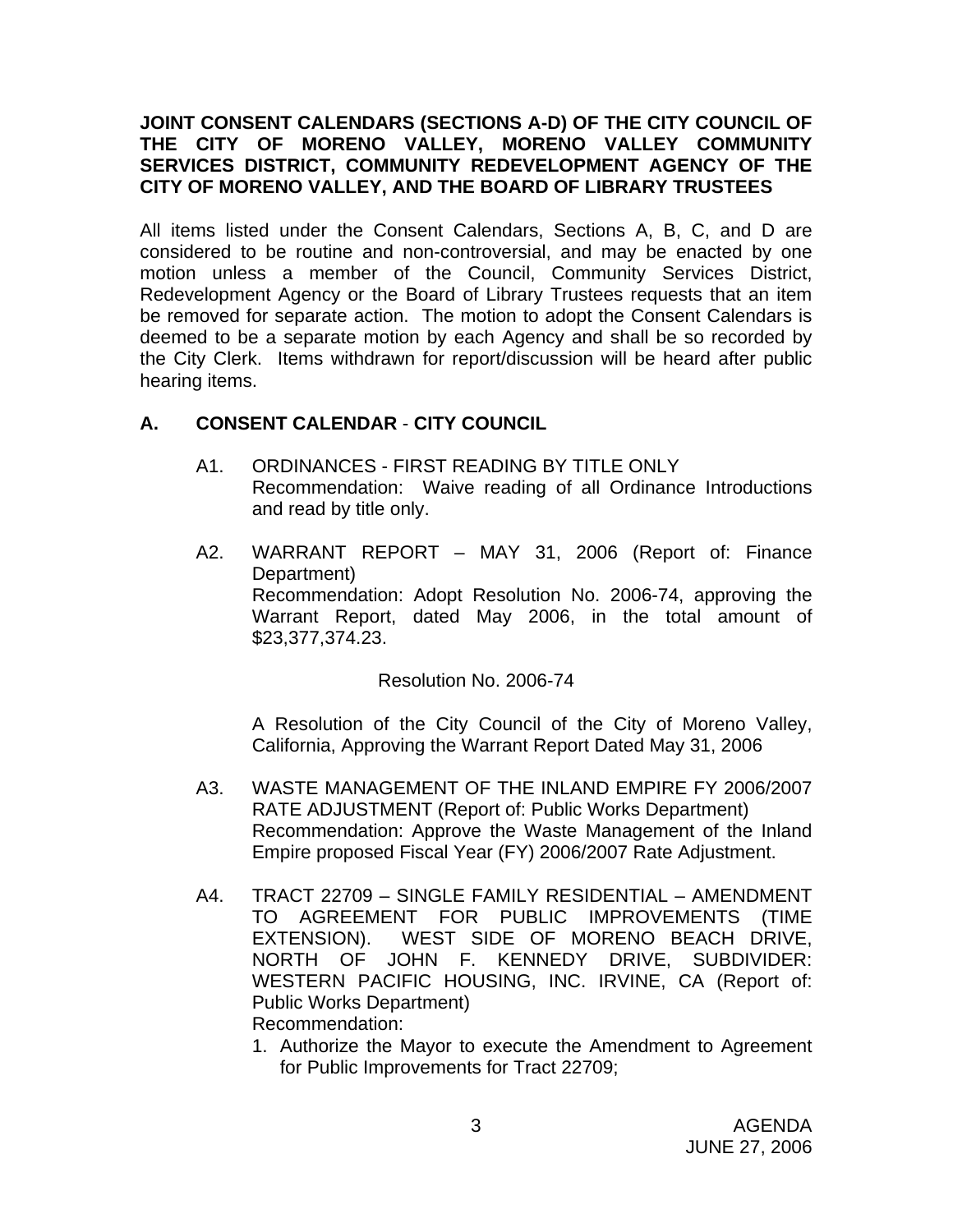- 2. Instruct the City Clerk to forward the completed Amendment to Agreement for Public Improvements to the County Recorder's Office for recordation; and
- 3. Authorize the City Engineer to execute any future time extension amendments to the agreement, subject to City Attorney approval, if the required public improvements are not completed within said timeframe.
- A5. LEGISLATIVE UPDATE (Report of: Administrative Services Department) Recommendation: Receive and file the informational report.
- A6. SECOND AMENDMENT TO ACQUISITION/FINANCING AGREEMENT FOR COMMUNITY FACILITIES DISTRICT NO. 4 – INFRASTRUCTURE (Report of: Public Works Department) Recommendation: That the City Council acting in its capacity as the legislative body of Community Facilities District No. 4 – Infrastructure, approve and adopt Resolution No. 2006-75, a Resolution of the City Council of the City of Moreno Valley, California, approving the Form of the Second Amendment to the Acquisition/Financing Agreement for Community Facilities District No. 4 – Infrastructure (CFD No. 4-I).

## Resolution No. 2006-75

 A Resolution of the City Council of the City of Moreno Valley, California, Approving the Form of the Second Amendment to the Acquisition/Financing Agreement for Community Facilities District No. 4- Infrastructure

A7. RESOLUTION NO. 2006-76, CITY CAPITAL IMPROVEMENT PROJECT DESIGN IMMUNITY (Report of: Public Works Department) Recommendation: Authorize the Public Works Director/City Engineer and/or the Assistant City Engineer to exercise discretionary authority to approve plans and specifications for public projects; and adopt proposed Resolution No. 2006-76 designating the Public Works Director/City Engineer and/or the Assistant City Engineer with the discretionary authority to give approval of public improvement plans and specifications.

## Resolution No. 2006-76

A Resolution of the City Council of the City of Moreno Valley,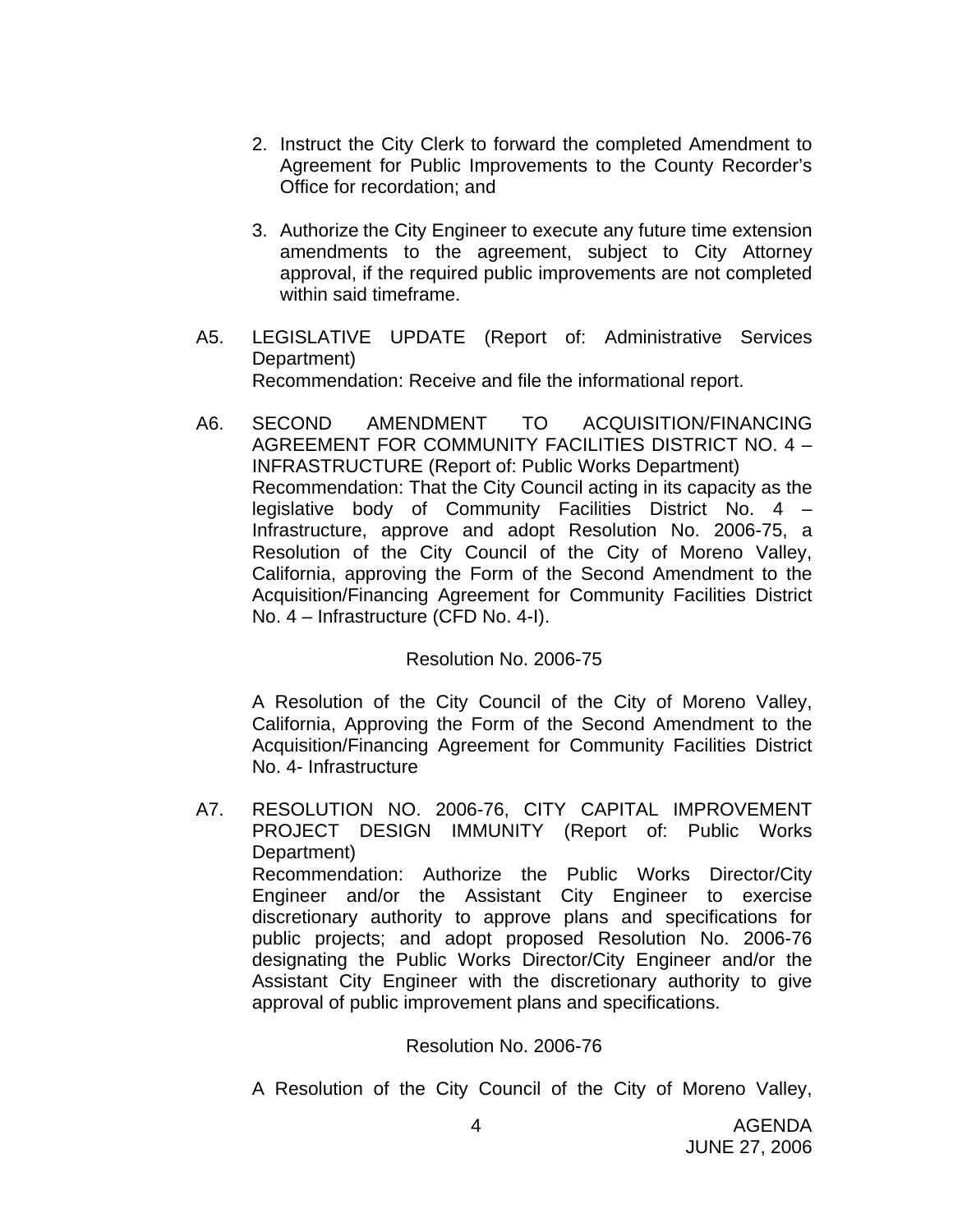California, Designating the Public Works Director/City Engineer and/or the Assistant City Engineer with the Discretionary Authority to Give Approval of Public Improvement Plans or Designs

- A8. MINUTES SPECIAL MEETING OF JUNE 6, 2006 (Report of: City Clerk's Department) Recommendation: Approve as submitted.
- A9 MINUTES REGULAR MEETING OF JUNE 13, 2006 (Report of: City Clerk's Department) Recommendation: Approve as submitted.

## **B. CONSENT CALENDAR** - **COMMUNITY SERVICES DISTRICT**

- B1. ORDINANCES FIRST READING BY TITLE ONLY Recommendation: Waive reading of all Ordinance Introductions and read by title only.
- B2. PUBLIC MEETING REGARDING MAIL BALLOT PROCEEDINGS FOR TENTATIVE TRACT 29343, BALLOTED ITEM: CSD ZONE B; AND ASSESSOR PARCEL NUMBER (APN) 316-210-043 IN TENTATIVE PARCEL MAP 32961, BALLOTED ITEM: CSD ZONE M (Report of: Public Works Department) Recommendation: Accept public comments regarding the mail ballot proceedings for:
	- 1. Tentative Tract 29343 (and all affected phases) for inclusion into and approval of the annual parcel charge for CSD Zone B (Residential Street Lighting); and
	- 2. APN 316-210-043 (and any division thereof) in Tentative Parcel Map 32961 for inclusion into and approval of the annual parcel charge for CSD Zone M (Commercial, Industrial and Multifamily Improved Median Maintenance).
- B3. MINUTES SPECIAL MEETING OF JUNE 6, 2006 (Report of: City Clerk's Department) Recommendation: Approve as submitted.
- B4. MINUTES REGULAR MEETING OF JUNE 13, 2006 **(**Report of: City Clerk's Department) Recommendation: Approve as submitted.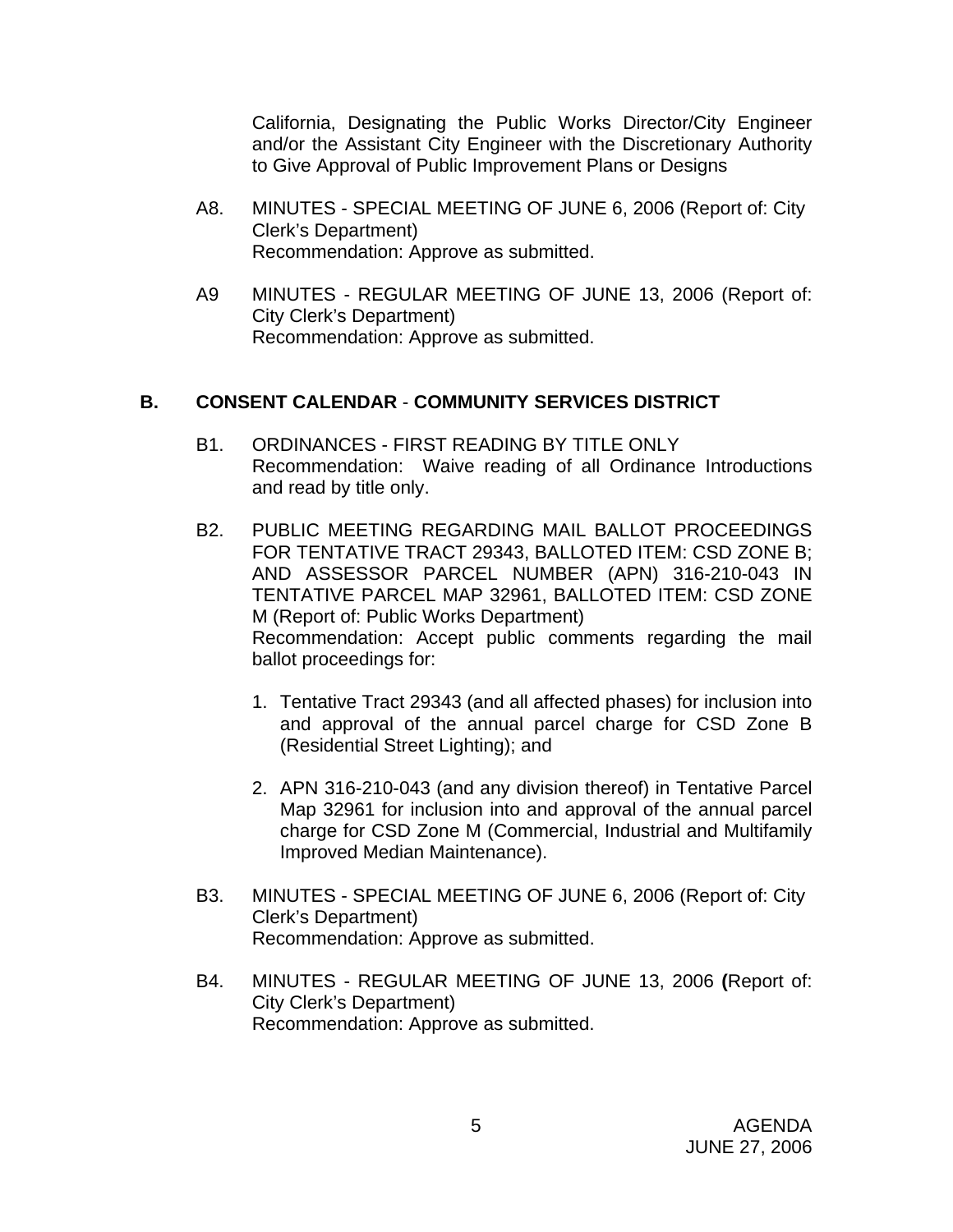## **C. CONSENT CALENDAR** - **COMMUNITY REDEVELOPMENT AGENCY**

- C1. ORDINANCES FIRST READING BY TITLE ONLY Recommendation: Waive reading of all Ordinance Introductions and read by title only.
- C2. MINUTES SPECIAL MEETING OF JUNE 6, 2006 (Report of: City Clerk's Department) Recommendation: Approve as submitted.
- C3. MINUTES REGULAR MEETING OF JUNE 13, 2006 **(**Report of: City Clerk's Department) Recommendation: Approve as submitted.

## **D. CONSENT CALENDAR** - **BOARD OF LIBRARY TRUSTEES**

- D1. ORDINANCES FIRST READING BY TITLE ONLY Recommendation: Waive reading of all Ordinance Introductions and read by title only.
- D2. MINUTES REGULAR MEETING OF JUNE 13, 2006 **(**Report of: City Clerk's Department) Recommendation: Approve as submitted.

## **E. PUBLIC HEARINGS**

Questions or comments from the public on a Public Hearing matter are limited to five minutes per individual and must pertain to the subject under consideration.

 Those wishing to speak should complete and submit a GOLDENROD speaker slip to the Bailiff.

E1. PUBLIC HEARING REGARDING MAIL BALLOT PROCEEDINGS FOR: TENTATIVE PARCEL MAP 31840 - BALLOTED ITEM: NPDES; BROADSTONE VISTAS, LLC - BALLOTED ITEM: NPDES; TRACTS 22180-2 AND 22180-3 - BALLOTED ITEMS: CSD ZONE B AND CSD ZONE D; ASSESSOR PARCEL NUMBER (APN) 316-110-004 ONLY IN TENTATIVE TRACT 33381 - BALLOTED ITEMS: NPDES AND CSD ZONE B (Report of: Public Works Department) Recommendation: That the Mayor and Members of the City of

a) Tabulate the mail ballots for the appropriate NPDES maximum

Moreno Valley City Council, after conducting the public hearing: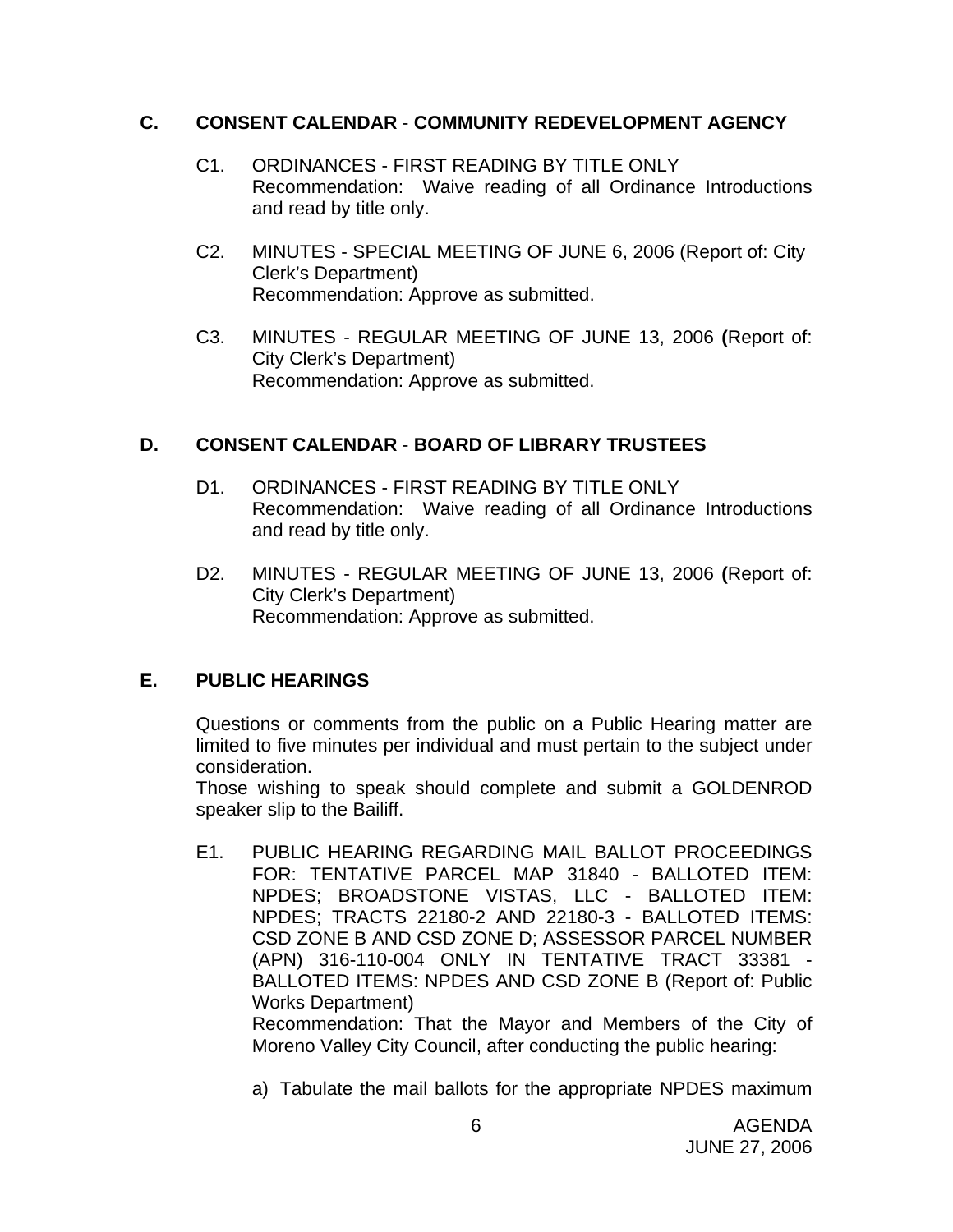regulatory rate for Tentative Parcel Map 31840, Broadstone Vistas, LLC and APN 316-110-004 in Tentative Tract 33381;

- b) Verify and accept the results of the mail ballot proceedings as identified on the Official Tally Sheet and APN listing;
- c) Receive and file with the City Clerk's Office the accepted Official Tally Sheet and APN listing; and
- d) If approved, authorize and impose the appropriate NPDES maximum regulatory rate to the participating projects.

That the Members of the Board of Directors of the Moreno Valley Community Services District (CSD), after conducting the public hearing:

- a) Tabulate the mail ballots for CSD Zone B (Residential Street Lighting) and CSD Zone D (Parkway Landscape Maintenance) for Tracts 22180-2 and -3 and CSD Zone B (Residential Street Lighting) for APN 316-110-004 in Tentative Tract 33381;
- b) Verify and accept the results of the mail ballot proceedings as identified on the Official Tally Sheet and APN listing;
- c) Receive and file with the City Clerk's Office the accepted Official Tally Sheet and APN listing; and
- d) If approved, authorize and impose the applicable CSD Zone B and CSD Zone D parcel charges to the participating projects.
- E2. PUBLIC HEARING REGARDING MAIL BALLOT PROCEEDINGS FOR TENTATIVE PARCEL MAP 34411 - BALLOTED ITEMS: NPDES AND CSD ZONE M; PANORAMA DEVELOPMENT - BALLOTED ITEMS: NPDES AND CSD ZONE M; AND RIDGE MORENO VALLEY, LLC - BALLOTED ITEM: CSD ZONE M (Report of: Public Works Department) Recommendation: That the Mayor and Members of the City of Moreno Valley City Council, after conducting the public hearing:
	- a) Tabulate the mail ballots for the NPDES commercial/industrial maximum regulatory rate, for Tentative Parcel Map 34411 and Panorama Development – Assessor Parcel Number (APN) 312- 020-015 (and any division thereof);
	- b) Verify and accept the results of the mail ballot proceedings as identified on the Official Tally Sheet and APN listing;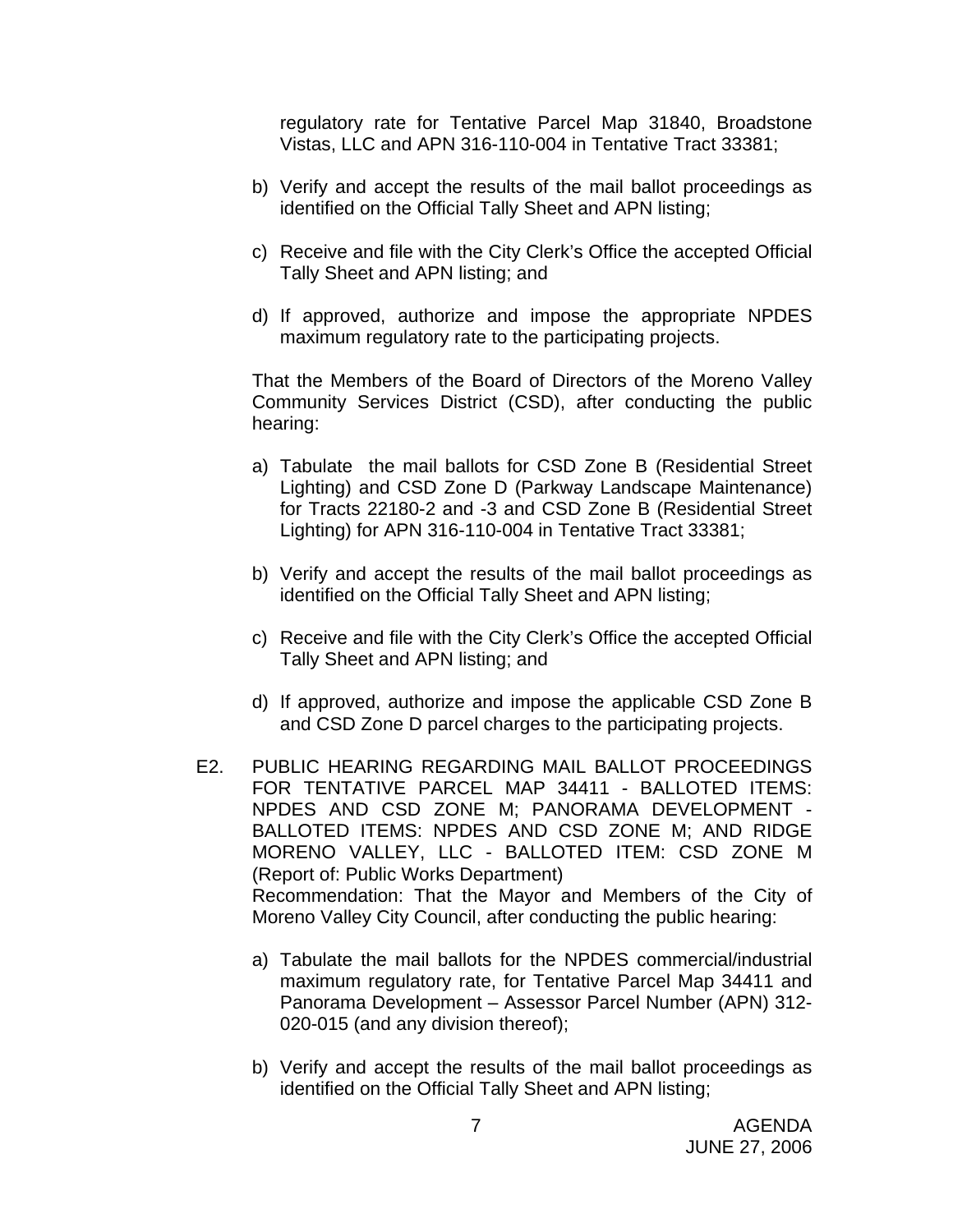- c) Receive and file with the City Clerk's Office the accepted Official Tally Sheet and APN listing; and
- d) If approved, authorize and impose the NPDES commercial/industrial maximum regulatory rate to the participating projects.

That the Members of the Board of Directors of the Moreno Valley Community Services District (CSD), after conducting the public hearing:

- a) Tabulate the mail ballots for CSD Zone M, for Tentative Parcel Map 34411, Panorama Development – APN 312-020-015 (and any division thereof) and Ridge Moreno Valley, LLC – APNs 297-170-013, 297-170-014, 297-170-050, 297-170-054 and 297-190-005 (and any division thereof);
- b) Verify and accept the results of the mail ballot proceedings as identified on the Official Tally Sheet and APN listing;
- c) Receive and file with the City Clerk's Office the accepted Official Tally Sheet and APN listing; and
- d) If approved, authorize and impose the annual CSD Zone M parcel charge to the participating projects.
- E3. DELINQUENT RESIDENTIAL SOLID WASTE ACCOUNTS (PUBLIC HEARING) (Report of: Public Works Department) Recommendation: That the City Council, after conducting the public hearing:
	- 1. Approve placing the submitted list of delinquent solid waste accounts, available in the City Clerk's office, on the Fiscal Year (FY) 2006/2007 Riverside County property tax roll for collection; and
	- 2. Direct the City Clerk to file with the Riverside County Auditor a certified copy of Resolution 2005-53 and the list of delinquent solid waste accounts as required by Section 5473.4 of the California Health and Safety Code and Section 6.02.030 of the City of Moreno Valley Municipal Code.
- E4. PUBLIC HEARING AND ADOPTION OF RESOLUTION ESTABLISHING APPROPRIATIONS ("GANN") LIMIT FOR THE CITY OF MORENO VALLEY FOR FY 2006-07 (Report of: Finance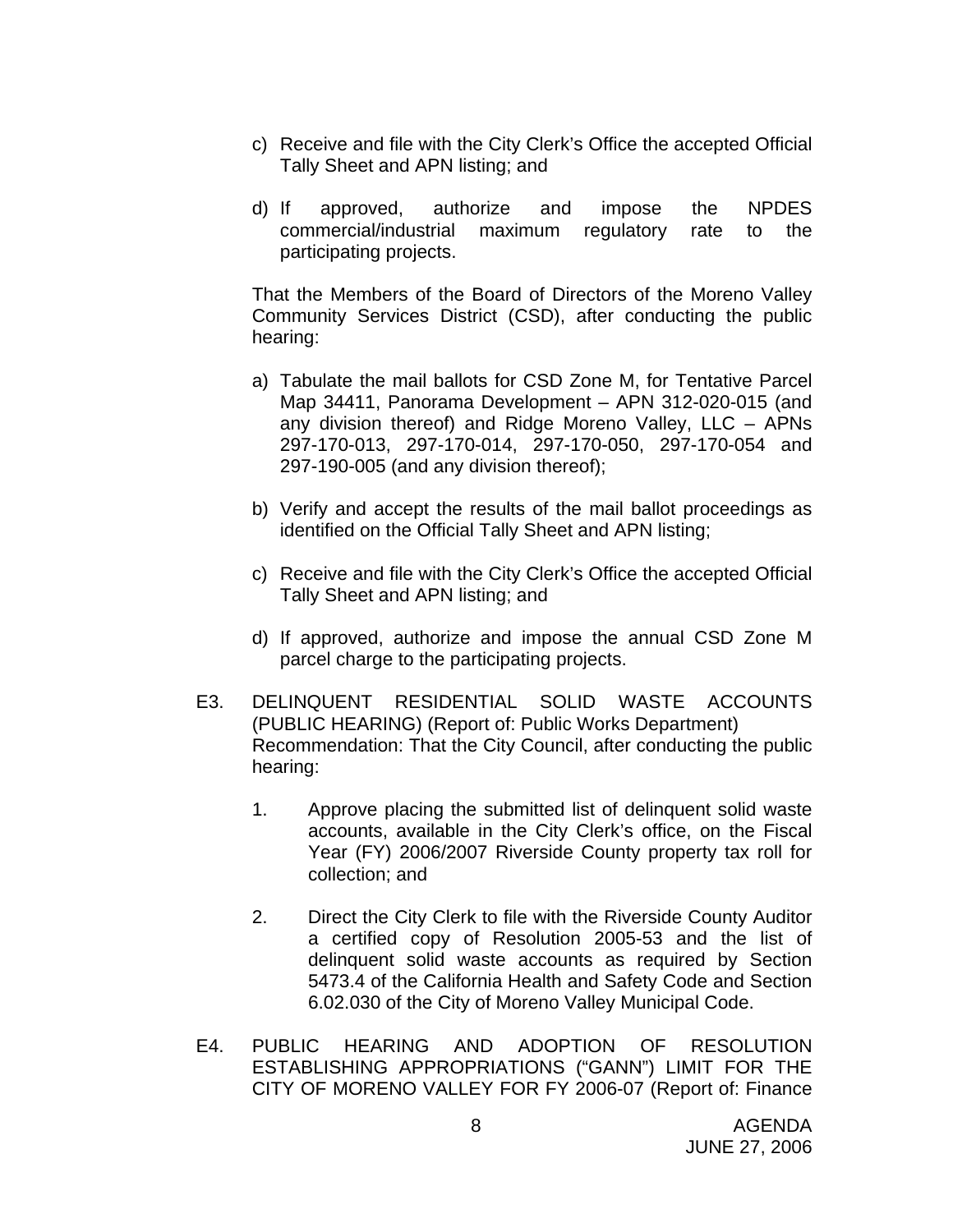Department)

Recommendation: That the City Council:

- 1. Conduct a Public Hearing to receive public comments on the City's Appropriations Limit for FY 2006-07; and
- 2. Adopt Resolution No. 2006-77, establishing the Appropriations Limit for the City of Moreno Valley for FY 2006-07.

## Resolution No. 2006-77

 A Resolution of the City Council of the City of Moreno Valley, California, Establishing an Appropriations Limit for Fiscal Year 2006-07 and Taking Other Actions in Relation Thereto

- E5. PUBLIC HEARING AND ADOPTION OF RESOLUTION ESTABLISHING APPROPRIATIONS ("GANN") LIMIT FOR THE COMMUNITY SERVICES DISTRICT FOR FY 2006-07 (Report of: Finance Department) Recommendation: That the City Council, acting in its capacity as the President and Board Members of the Community Services District (CSD):
	- 1. Conduct a Public Hearing to receive public comments on the CSD appropriations limit for FY 2006-07; and
	- 2. Adopt Resolution No. CSD 2006-27, establishing an appropriations limit for the Community Services District for FY 2006-07.

#### Resolution No. CSD 2006-27

 A Resolution of the Moreno Valley Community Services District of the City of Moreno Valley, California, Establishing an Appropriations Limit for Fiscal Year 2006-07 and Taking Other Actions in Relation Thereto

## **F. ITEMS REMOVED FROM CONSENT CALENDARS FOR DISCUSSION OR SEPARATE ACTION**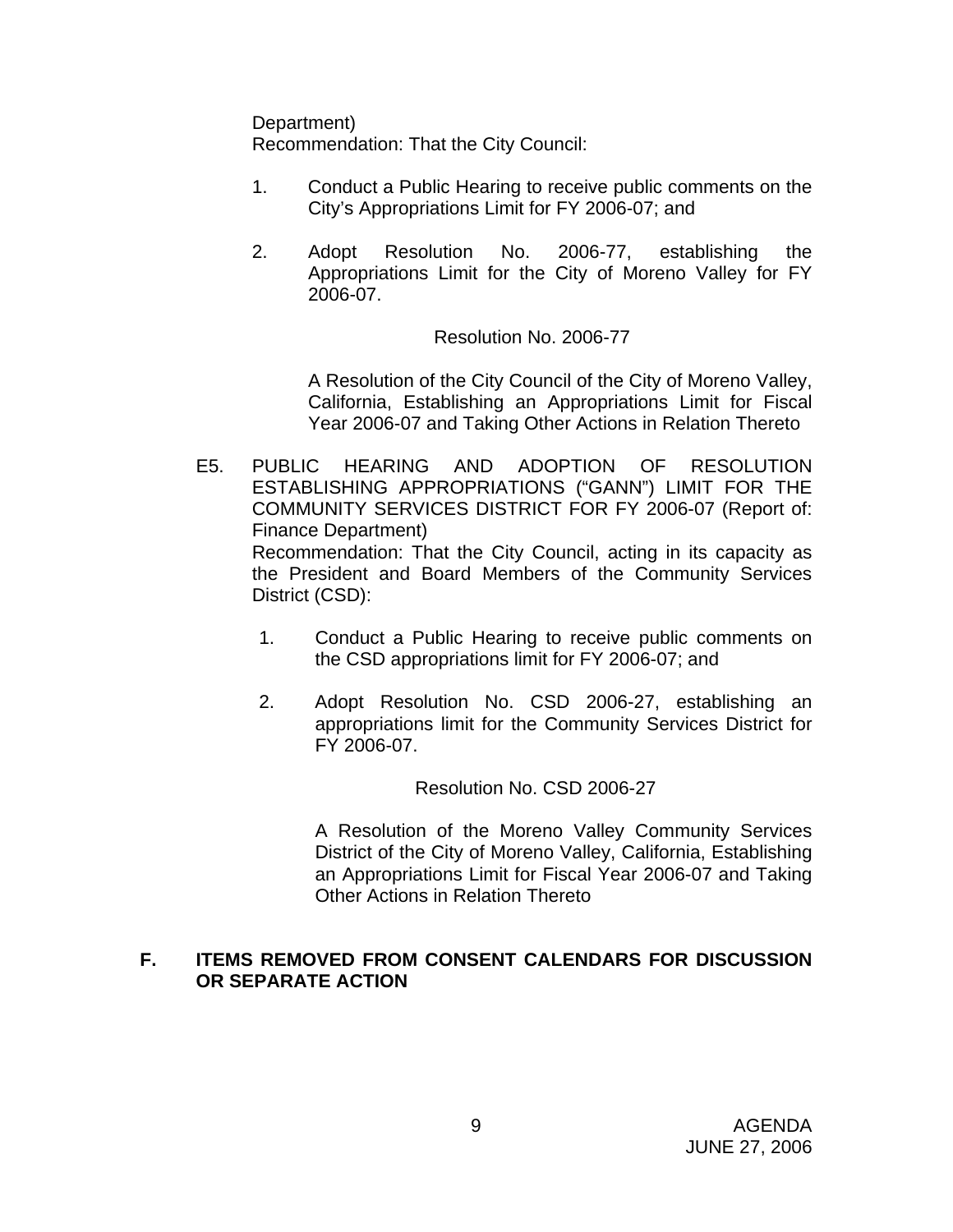## **G. REPORTS**

### G1. REPORTS ON REGIONAL AND REIMBURSABLE ACTIVITIES

- a.) Report on Metrolink by Council Member West
- b.) Report on March Joint Powers Commission by Council Member Stewart
- G2. APPOINTMENTS TO THE CITY COUNCIL BOARDS AND COMMISSIONS (Report of: City Clerk's Department) Recommendation: That the City Council:
	- 1. Review the ballots for appointments to various City Council Boards and Commissions (to be provided by the City Clerk) and mark your choices where appropriate; or
	- 2. If appointments are not made, declare the positions vacant and authorize the City Clerk to re-notice the positions as vacant.
- G3. ADOPTION OF FY 2006-07 BUDGET AND RELATED ITEMS (Report of: Finance Department) Recommendation: That the City Council:
	- 1. Adopt Resolution No. 2006-78, approving the Operating and Capital Budgets for the City of Moreno Valley for FY 2006- 07, including all applicable adjustments pursuant to the Schedule of Budget Adjustments;

Resolution No. 2006-78

A Resolution of the City Council of the City of Moreno Valley, California, Adopting the Operating and Capital Budgets for Fiscal Year 2006-07

2. Acting in its capacity as the President and Board of Directors of the Community Services District of the City of Moreno Valley, adopt Resolution No. CSD 2006-28, approving the Operating and Capital Budgets for the Community Services District of the City of Moreno Valley for FY 2006-07, including all applicable adjustments pursuant to the Schedule of Budget Adjustments;

Resolution No. CSD 2006-28

A Resolution of the Moreno Valley Community Services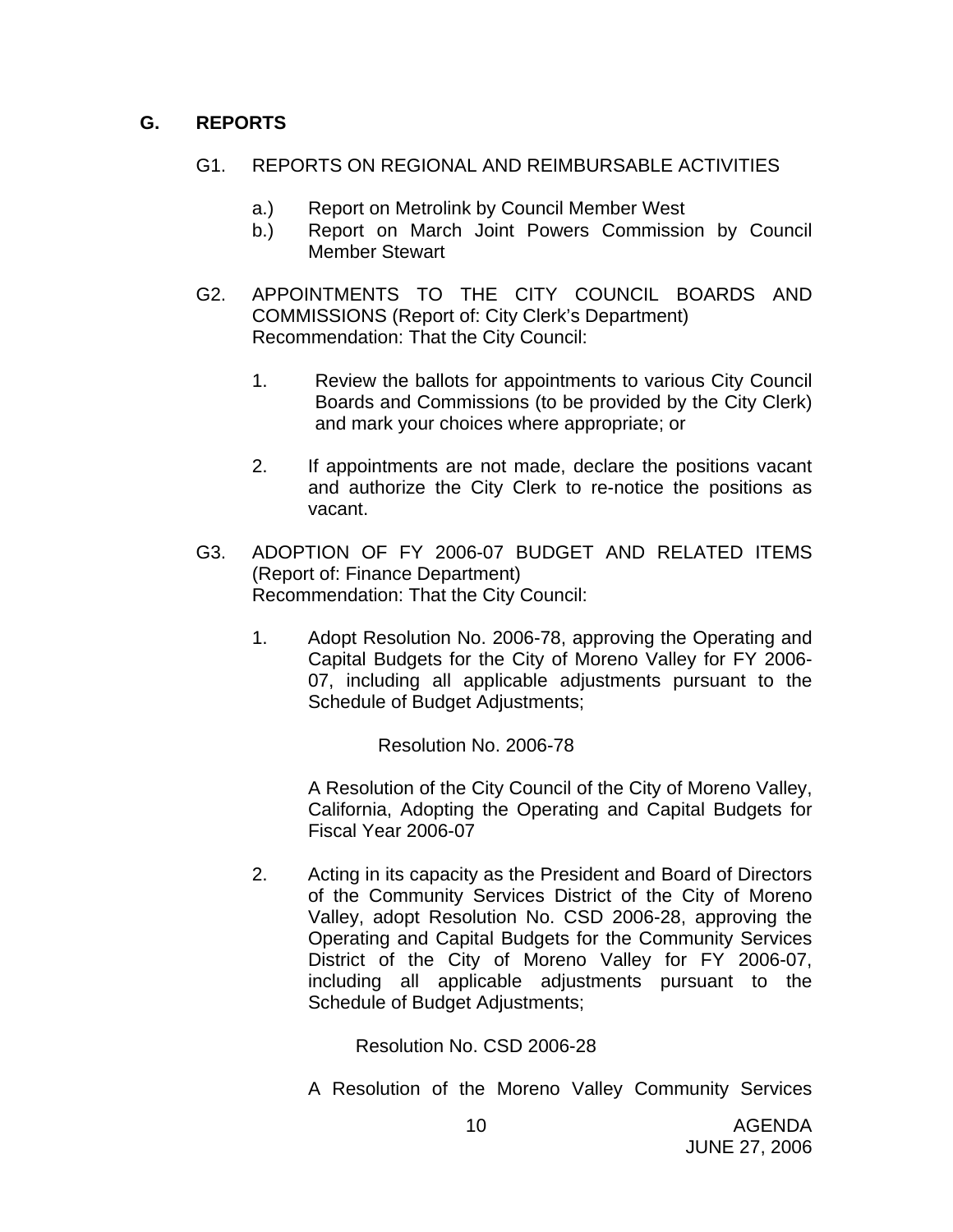District, Adopting the Operating and Capital Budgets for Fiscal Year 2006-07

3. Acting in its capacity as the Chairperson and Agency Members of the Community Redevelopment Agency of the City of Moreno Valley, Adopt Resolution No. RDA 2006-03, approving the Operating and Capital Budgets for the Community Redevelopment Agency of the City of Moreno Valley for FY 2006-07, including all applicable adjustments pursuant to the Schedule of Budget Adjustments;

Resolution No. RDA 2006-03

A Resolution of the Community Redevelopment Agency of the City of Moreno Valley, California, Adopting the Operating and Capital Budgets for Fiscal Year 2006-07

- 4. Acting in its capacity as the President and Board of Directors of the Community Services District, approve the repayment of up to \$40,000,000 to the City of Moreno Valley by renewal of the Promissory Note, pursuant to the terms and conditions of the outstanding Promissory Note, the borrowing of up to \$40,000,000 pursuant to the terms and conditions of the Promissory Note, and the execution of the original of said note by the President of the Board of Directors, and the delivery of said executed note to the Treasurer of the City;
- 5. Acting in its capacity as the Chairperson and Agency Members of the Community Redevelopment Agency of the City of Moreno Valley, approve the repayment of up to \$40,000,000 to the City of Moreno Valley by renewal of the Promissory Note, pursuant to the terms and conditions of the outstanding Promissory Note, the borrowing of up to \$40,000,000 pursuant to the terms and conditions of the Promissory Note, and the execution of the original of said note by the Chairperson and Agency Members, and the delivery of said executed note to the Treasurer of the City;
- 6. Approve the FY 2006-07 Staffing Plan and Position Control Roster, which reflect the personnel allocations consistent with the adoption of the FY 2006-07 Budget;
- 7. Introduce Ordinance No. 722, amending Section 2.04.050 of Chapter 2.04 of Title 2 of the City of Moreno Valley Municipal Code, relating to compensation and reimbursement for City Council Members, thereby increasing the City Council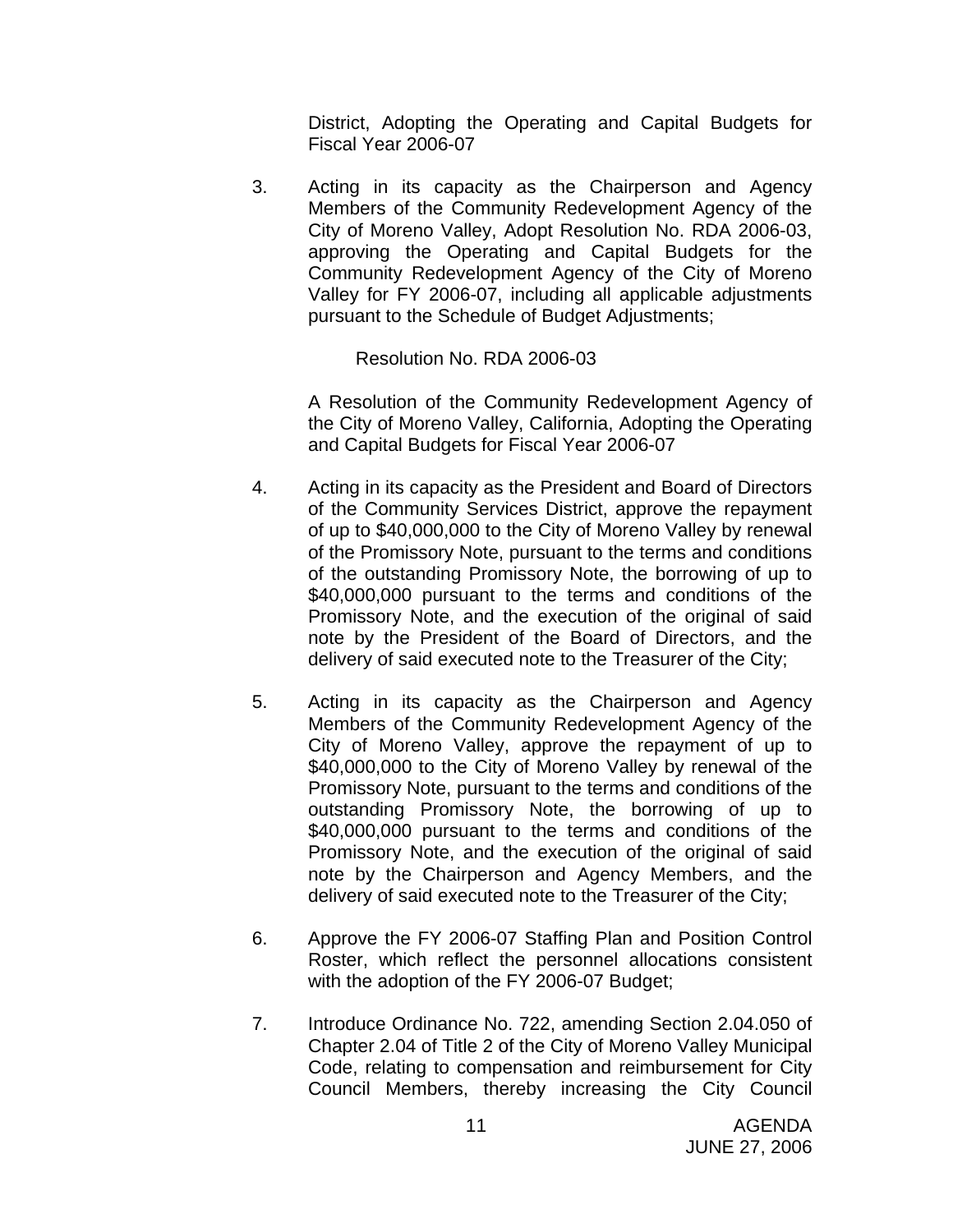Members' monthly salary to \$1,086.00; and

### Ordinance No. 722

An Ordinance of the City Council of the City of Moreno Valley, California, Amending Section 2.04.050 of Chapter 2.04 of Title 2 of the City of Moreno Valley Municipal Code, Relating to Compensation and Reimbursement for Council Members

- 8. Approve the one-year extension to the 2003-06 Memorandum of Understanding (MOU) with the Moreno Valley City Employee Association (MVCEA)
- G4. CITY MANAGER'S REPORT (Informational Oral Presentation not for Council action)

## **H. LEGISLATIVE ACTIONS**

ORDINANCES - 1ST READING AND INTRODUCTION

- H1. INTRODUCE ORDINANCE NO. 721 DESIGNATING SPEED LIMIT RECERTIFICATION ON TWO STREET SEGMENTS OF COTTONWOOD AVENUE (Report of: Public Works Department) Recommendation: That the City Council:
	- 1. Receive and file this report; and
	- 2. Introduce Ordinance No. 721, amending Section 12.20.020 of Chapter 12.20 of the City of Moreno Valley Municipal Code designating prima facie speed limits on two street segments of Cottonwood Avenue (as listed on the ordinance) and directing the City Engineer to take certain action in respect thereto. (Roll call required).

#### Ordinance No. 721

An Ordinance of the City Council of the City of Moreno Valley, California, Amending Section 12.20.020 of Chapter 12.20 of the City of Moreno Valley Municipal Code Relating to a Prima Facie Speed Limit for Certain Streets

ORDINANCES - 2ND READING AND ADOPTION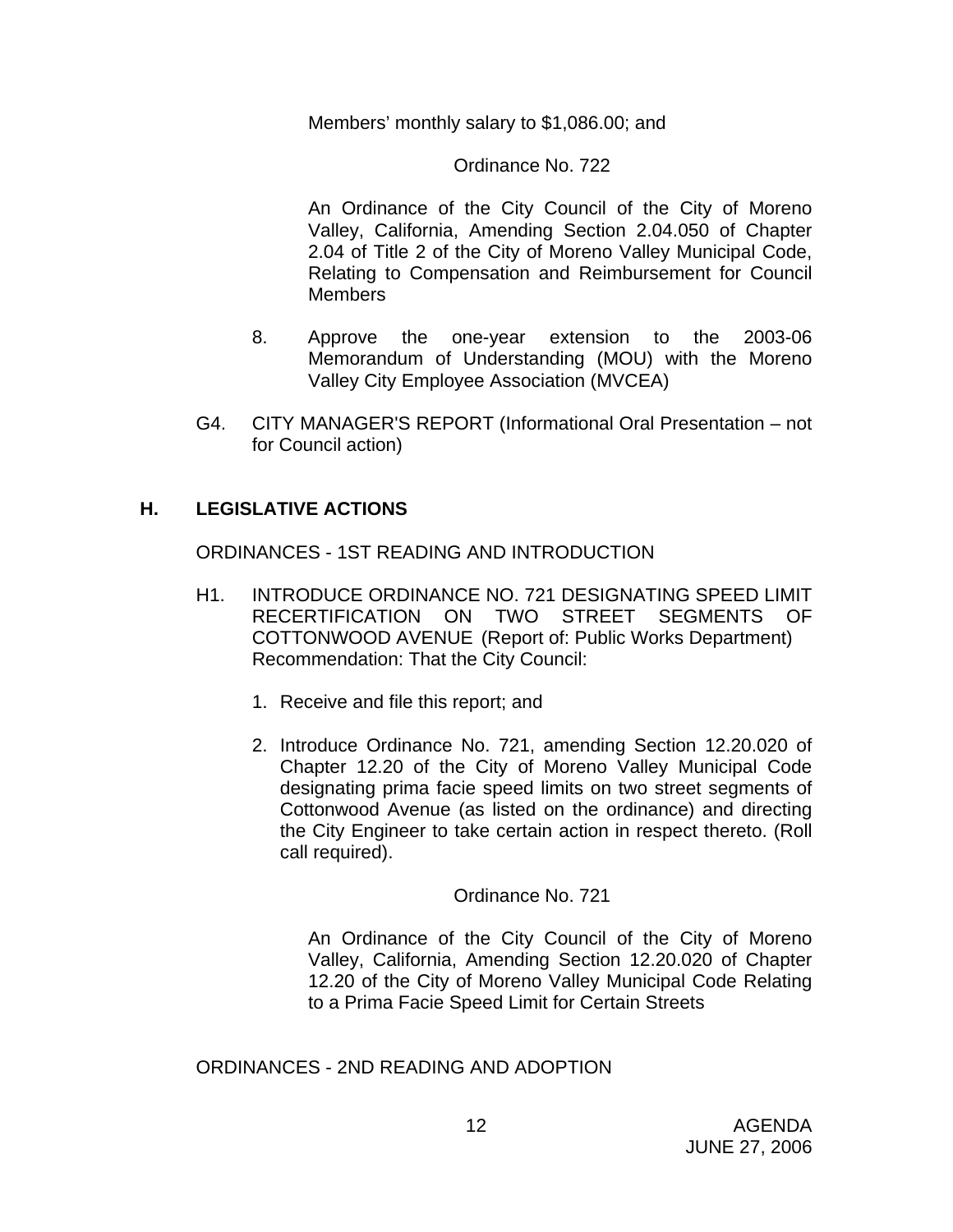H2. ORDINANCE NO. 720 - AN ORDINANCE OF THE CITY OF MORENO VALLEY AMENDING SECTION 9.12.040H OF CHAPTER 9.12 OF TITLE 9 OF THE CITY OF MORENO VALLEY MUNICIPAL CODE, RELATING TO TEMPORARY POLITICAL SIGNS (RECEIVED FIRST READING AND INTRODUCTION ON JUNE 13, 2006 ON A 4-01 VOTE, COUNCIL MEMBER WEST ABSENT) (Report of: City Clerk's Department) Recommendation: Adopt Ordinance No. 720.

#### Ordinance No. 720

 An Ordinance of the City of Moreno Valley Amending Section 9.12.040H of Chapter 9.12 of Title 9 of the City of Moreno Valley Municipal Code, Relating to Temporary Political Signs

#### ORDINANCES - URGENCY ORDINANCES - NONE

## RESOLUTIONS – NONE

PUBLIC COMMENTS **ON ANY SUBJECT NOT ON THE AGENDA** UNDER THE JURISDICTION OF THE CITY COUNCIL

Those wishing to speak should complete and submit a BLUE speaker slip to the Bailiff. There is a three-minute time limit per person. All remarks and questions shall be addressed to the presiding officer or to the City Council and not to any individual Council member, staff member or other person.

#### **CLOSING COMMENTS AND/OR REPORTS OF THE CITY COUNCIL, COMMUNITY SERVICES DISTRICT, OR COMMUNITY REDEVELOPMENT AGENCY**